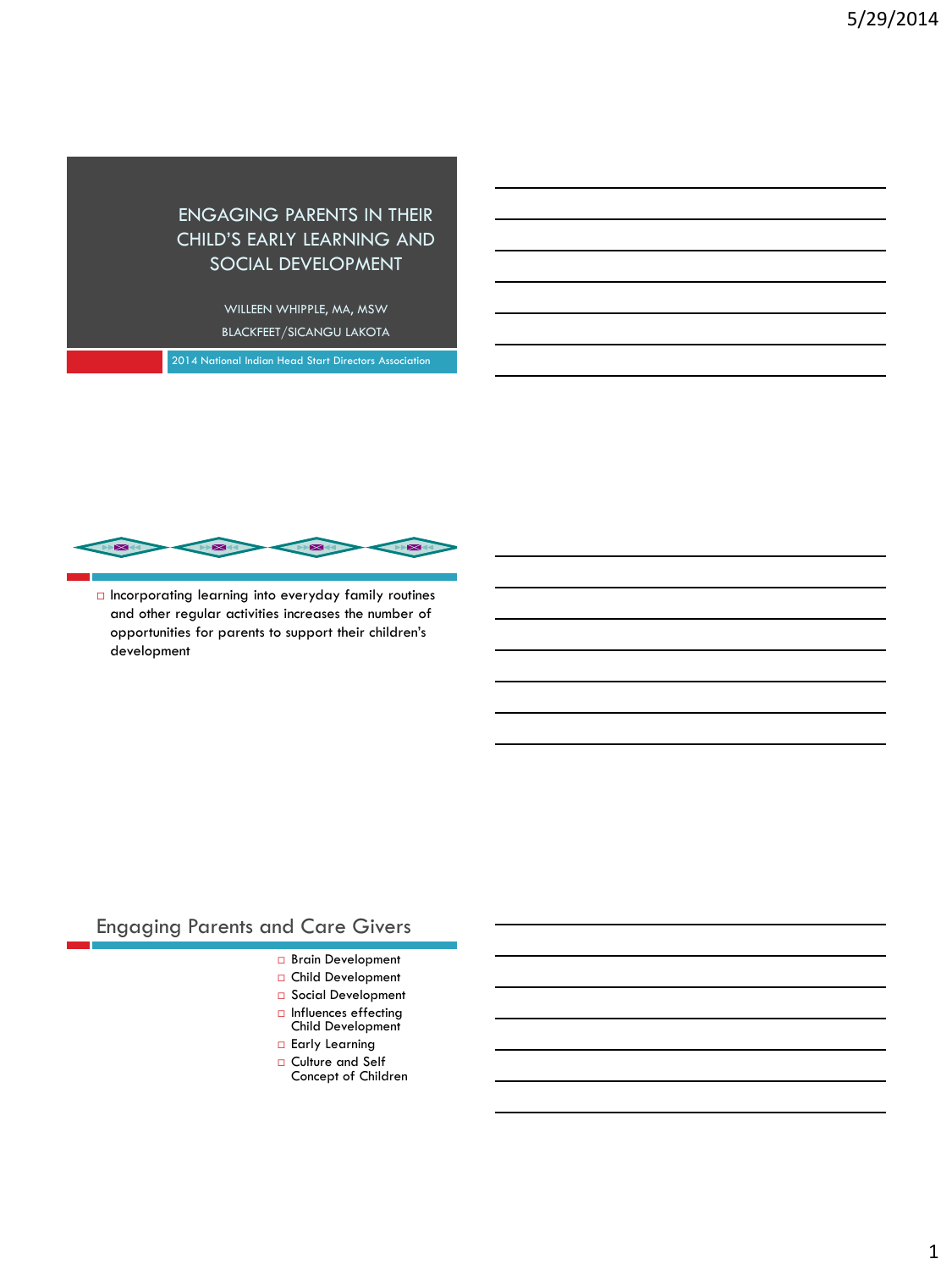## Establishing Rapport with families

- $\Box$  Listening —meeting families where they are.
- Demonstrating respect and empathy for family members
- Developing an understanding of the family's past experiences, current situation, concerns, and strengths
- Responding to concrete needs
- **Establishing involvement** with the family—while dismissing our own biases and prejudices



#### Brain Development

- □ Setting the stage for learning
	- **Enriched environments**
	- **D** Making Connections
	- **D** Preschool experience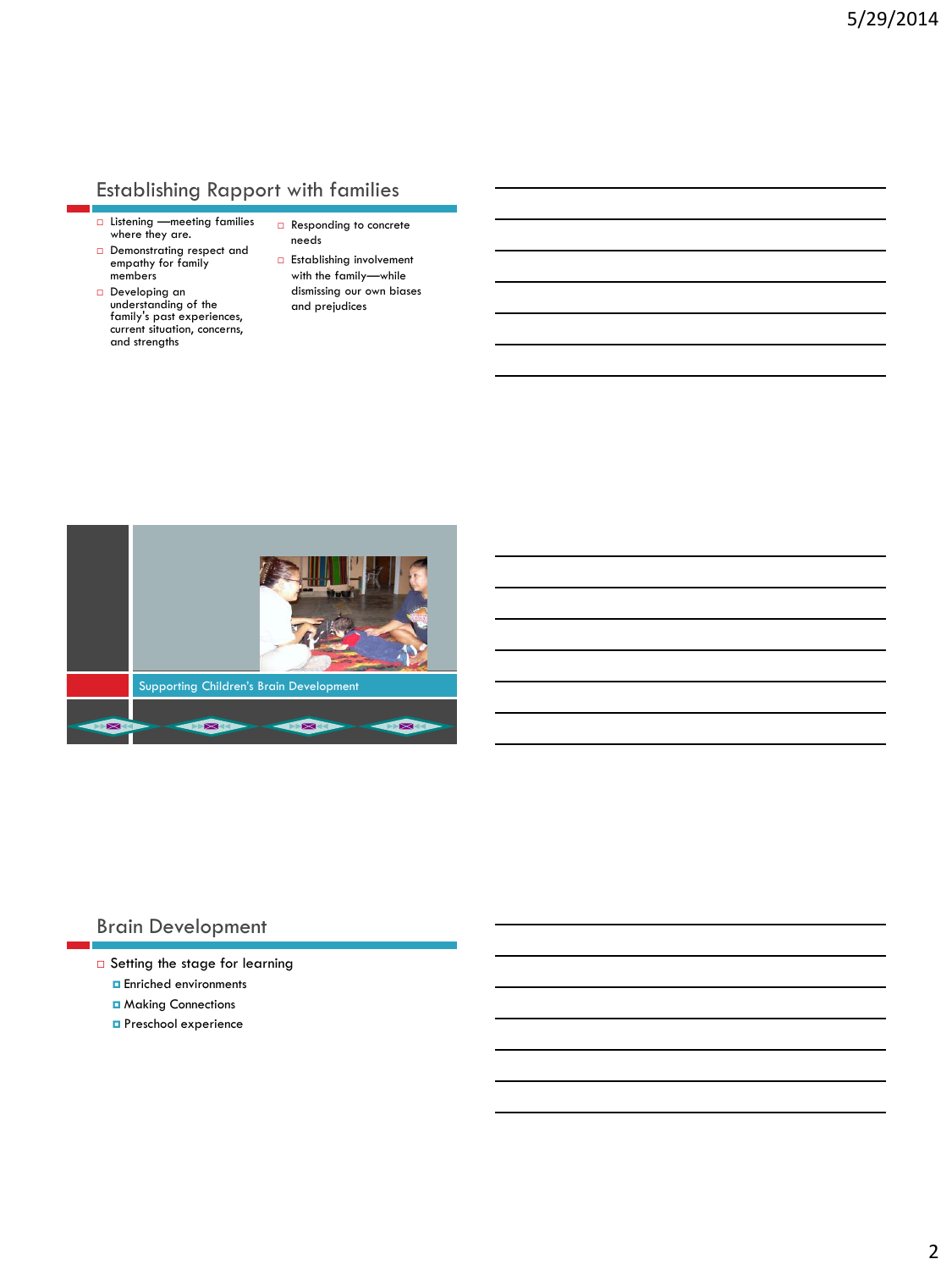

| <u> 1980 - An Dùbhlachd ann an Dùbhlachd ann an Dùbhlachd ann an Dùbhlachd ann an Dùbhlachd ann an Dùbhlachd ann </u>  |  | $\overline{\phantom{a}}$ |
|------------------------------------------------------------------------------------------------------------------------|--|--------------------------|
| <u> 1989 - Johann Stoff, deutscher Stoffen und der Stoffen und der Stoffen und der Stoffen und der Stoffen und der</u> |  |                          |
| <u> 1989 - Andrea San Andrea San Andrea San Andrea San Andrea San Andrea San Andrea San Andrea San Andrea San A</u>    |  |                          |
| <u> 1989 - Johann Barbara, martxa alemaniar argamento este alemaniar alemaniar alemaniar alemaniar alemaniar a</u>     |  |                          |
| <u> 1989 - Johann Harry Harry Harry Harry Harry Harry Harry Harry Harry Harry Harry Harry Harry Harry Harry Harry</u>  |  |                          |
|                                                                                                                        |  |                          |



Research has shown parents who are involved in their child's early learning continue their engagement through out their school experience

Help parents understand their children's earliest learning and development occurs in the family



- Physical Development
- Social Development
- Emotional Development
- Cognitive Development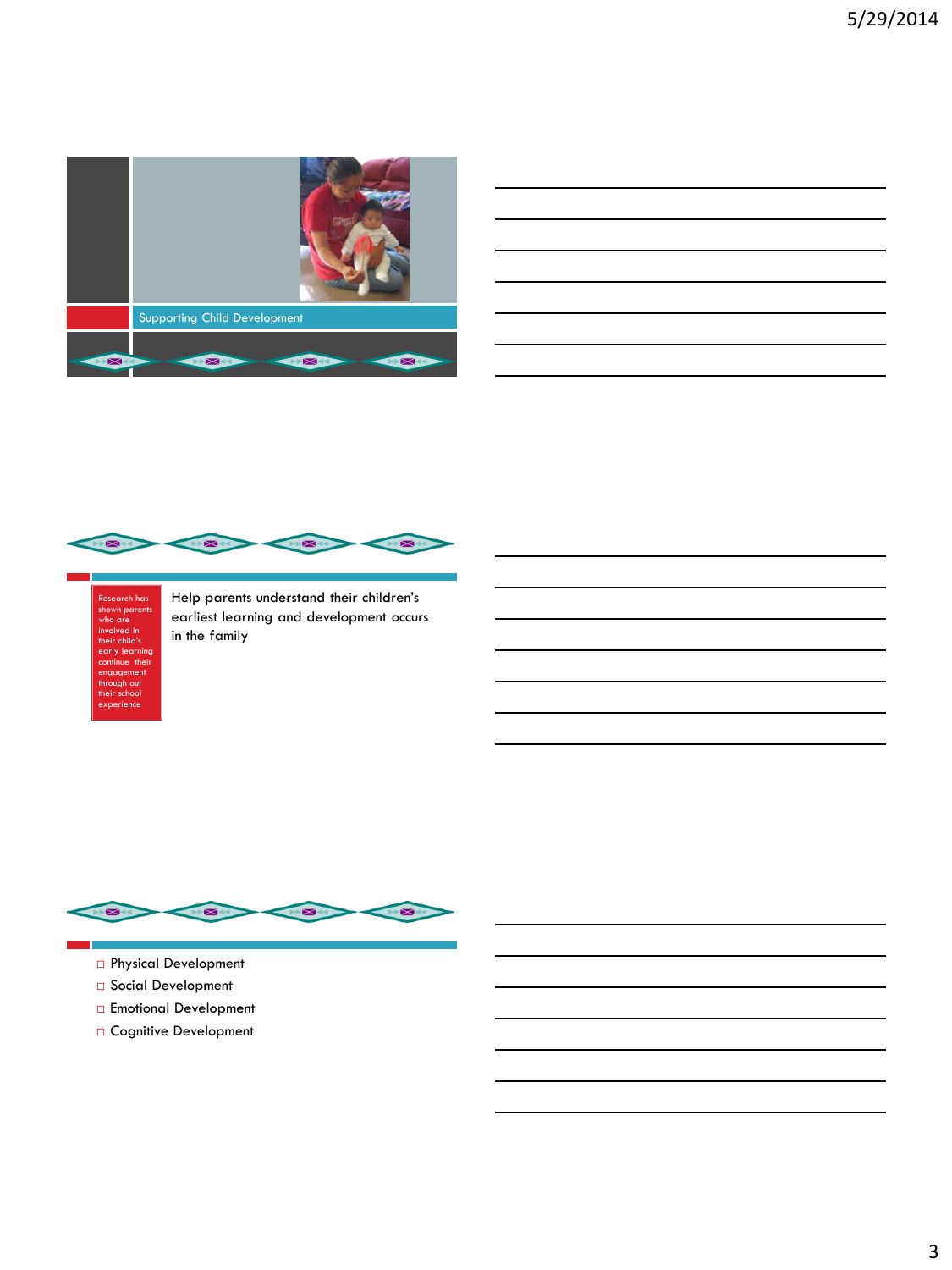





## Early Learning

Providing information, support, and encouragement empowers parents to help their children develop optimally during the crucial early years of life



Working together to plan, implement & review activities

 Increases parent capacity to support development & increases program development

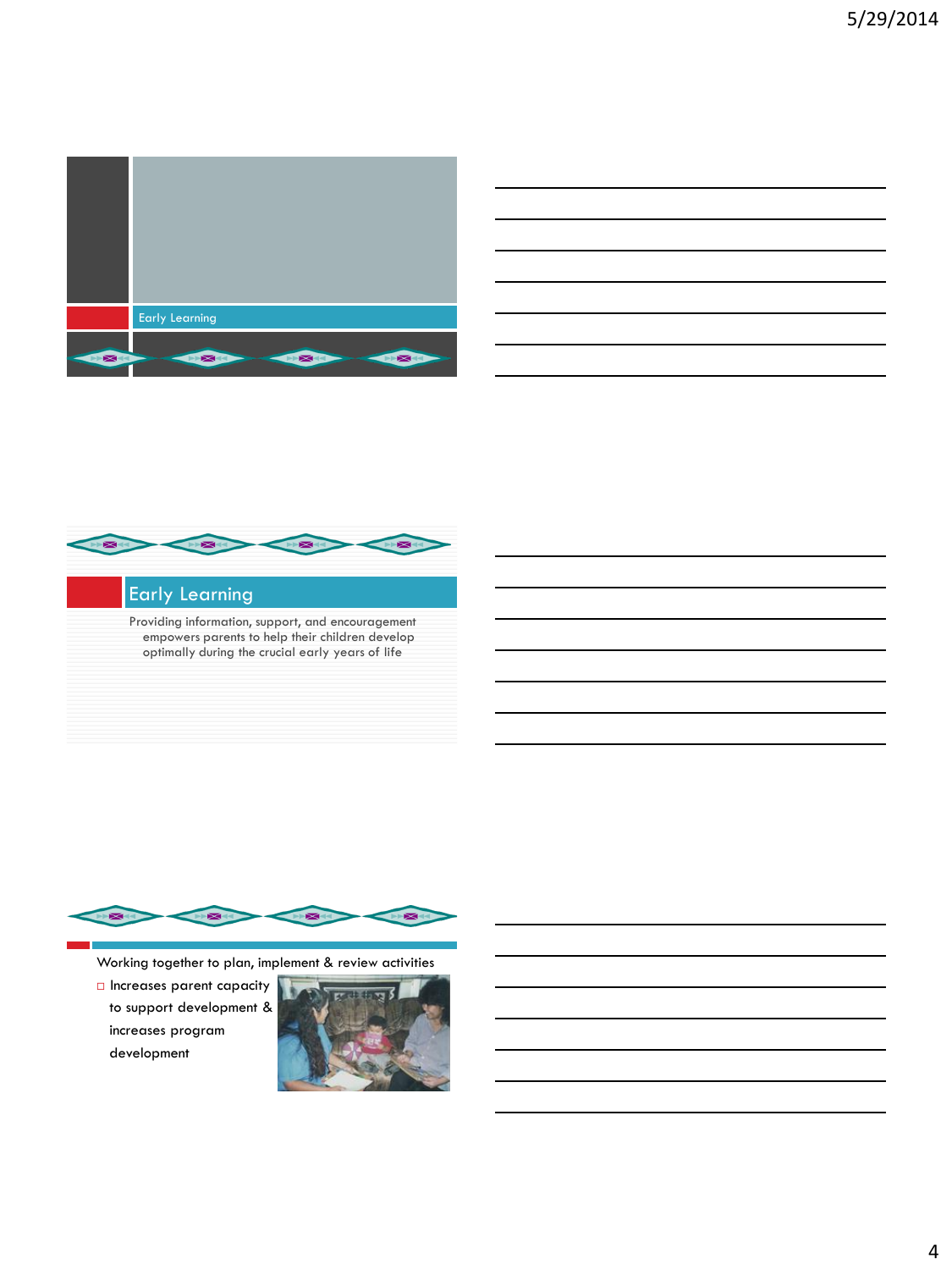

| Influences on Child Development |  |  |
|---------------------------------|--|--|
|                                 |  |  |

- **Environment**
- Social Interaction
- **Q** Nutrition
- a Health
- Sleep
- a Media

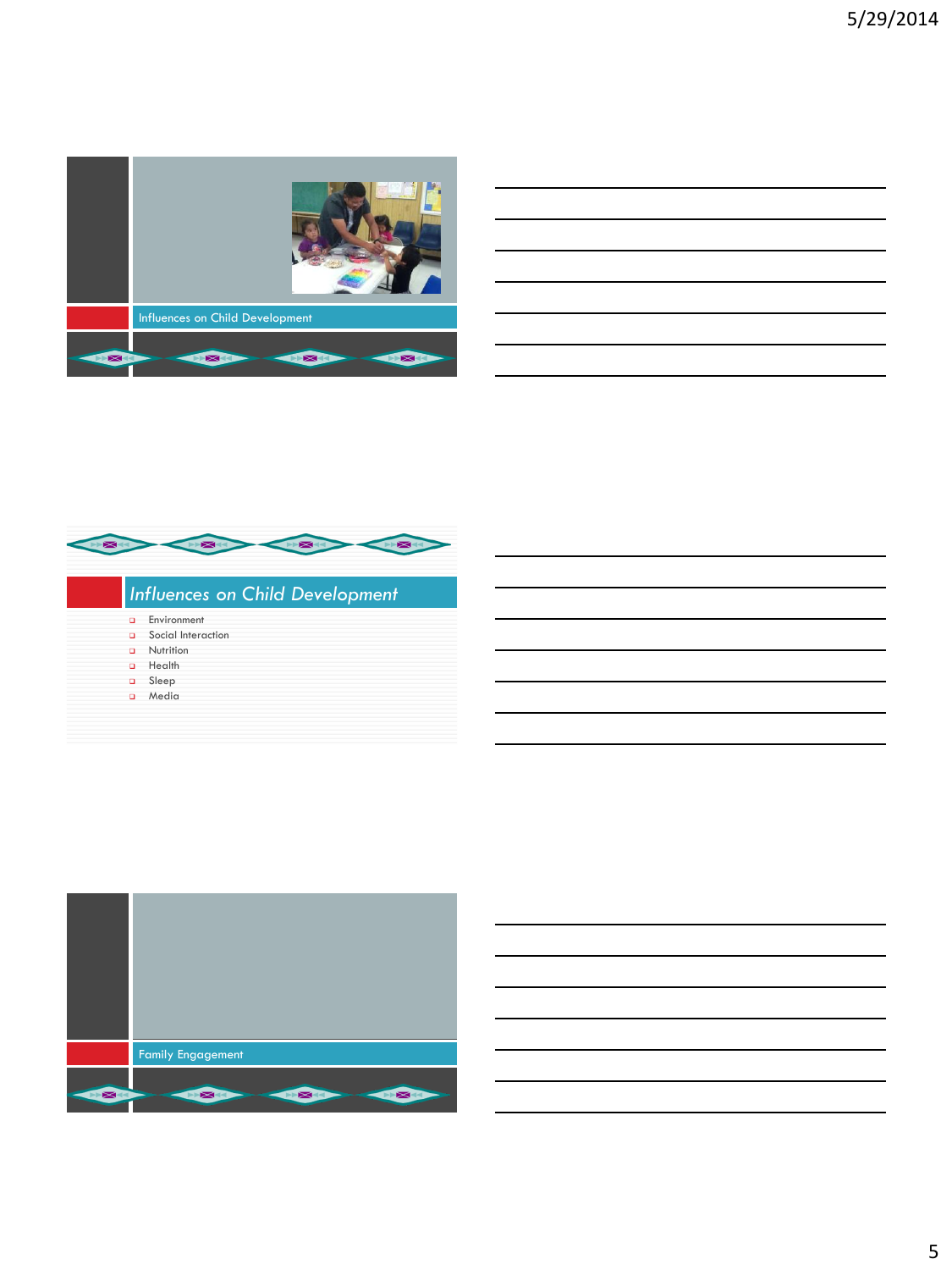

Engagement is Multidimensional

- Genuine interest
- **D** Willingness to partner
- Awareness of values, biases and culture





## Parent Gatherings

- **a** Family Activity
- **D** Presentation
- Ongoing Group Meetings
- **Q** Community Event
- **D** Parent Cafes

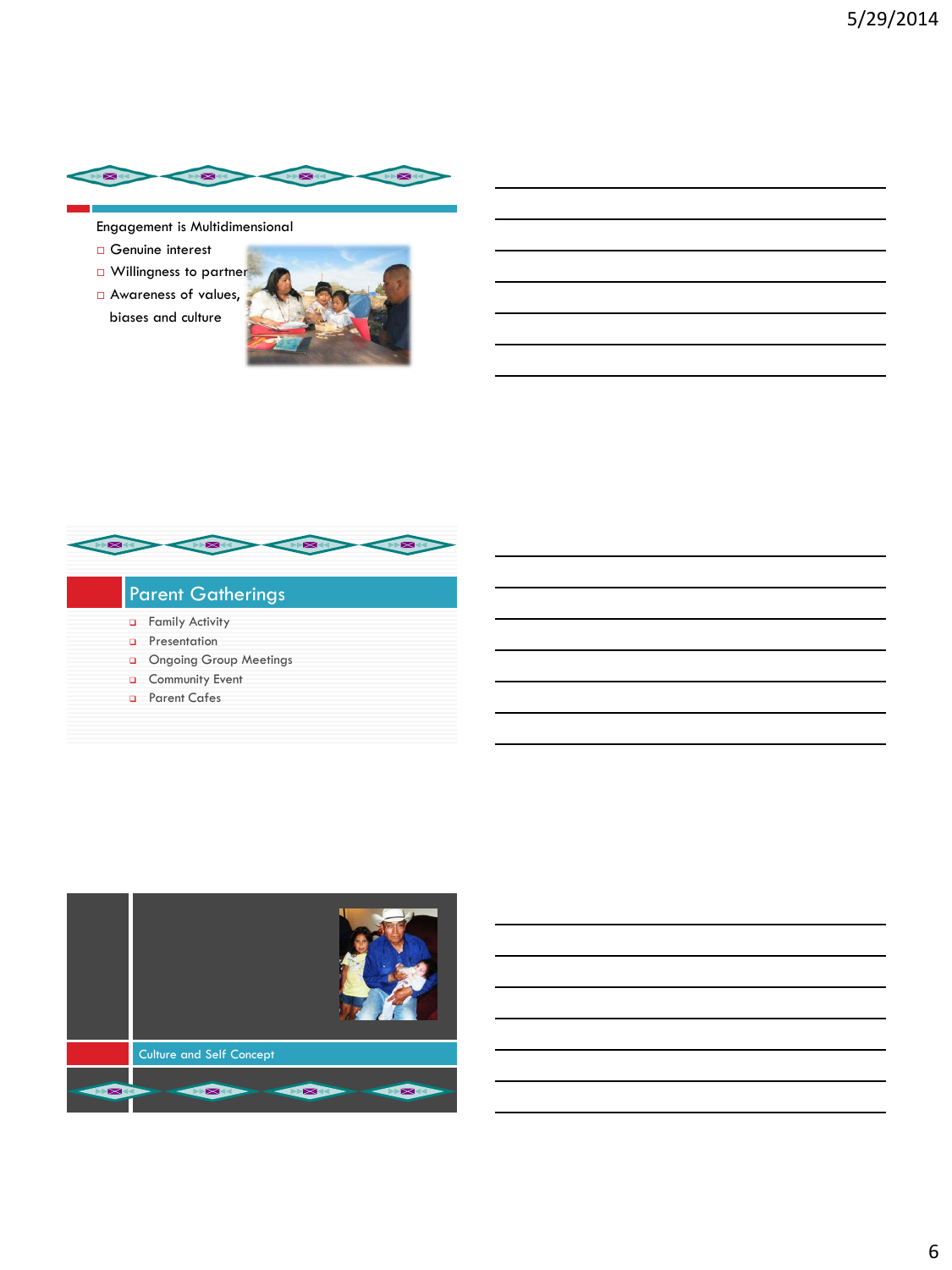## Affirm the strengths of the family

- Culture is a strength for most families
- A strong cultural identity promotes a sense of belonging
- Cultural traditions are learned by example
- □ Respect for culture is important to social development







When Cultural traditions are ignored, it negatively affects children's selfconcept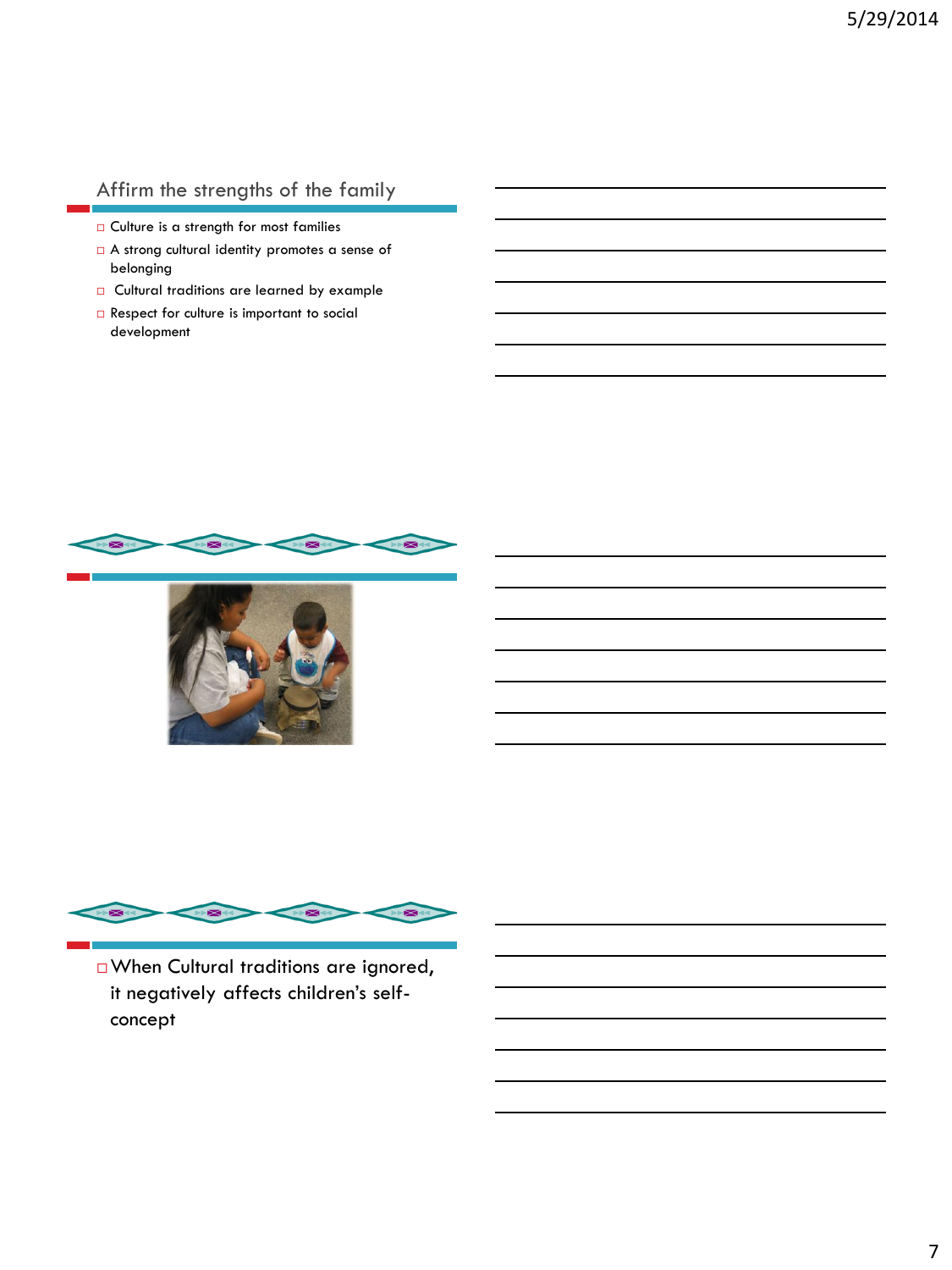

# Parent's Questions or Concerns



- **Listen and reflect back** to the parent's words
- $\Box$  Understand the direction
- $\square$  Learn more about the situation
- Determine next steps

Parent Engagement enhances long term relationships in the home, school, and community.